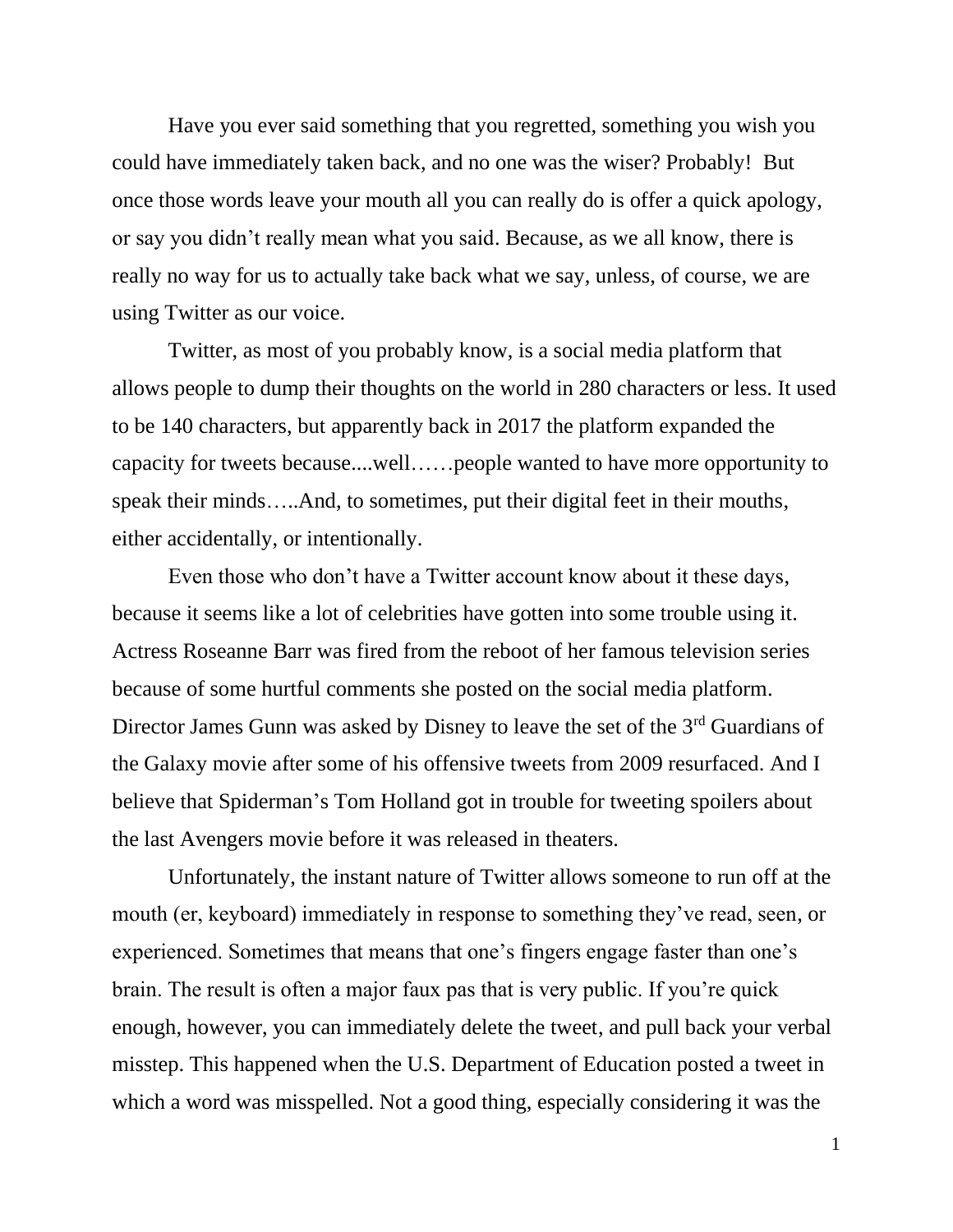U.S. Department of Education! The tweet was deleted, and then reposted as follows: "Post updated — our deepest apologizes for the earlier typo."

Efforts to delete a regretful tweet notwithstanding, we are often prone to saying things without thinking first, whether online or in person. In fact, the Apostle James addresses this human tendency to let loose talk run rampant in our second lesson this morning, and he was actually speaking to people living in a pre-Twitter world of the first century. He wrote his epistle to Jewish Christians in a tense situation.

Economic problems in the Roman world, in-fighting among different factions of Jews, and the growing revolutionary resistance of religious rebels in Judea, had put everyone on edge. In just a few years after James wrote today's words, a powder keg of violence would be lit when Jewish insurgents revolted against Rome in 66 A.D. It was a disaster, culminating in the fall of Jerusalem and the destruction of the temple. James' concern was to help his brothers and sisters live with integrity and represent Christ in a world that seemed to be going off the rails. Like their ancestors in the Exile, those new to the Christian faith at that time needed to learn how to live as aliens in a foreign land.

It's little wonder, then, that one of James' primary concerns is the use of words. In a volatile environment, the wrong word can be the match that lights the fuse of violence, strife, and misunderstanding. "The tongue is a fire," says James, that is "set on fire by hell." Unlike a tweet that can be deleted, thus potentially limiting the damage; the wrong word said, in the wrong situation, can create an uncontrollable blaze that can consume a community and cause irreparable harm.

So James begins today's narrative by warning teachers, who are really masters of words, about the potential for their words to cause problems that lead to error. "Not many of you should become teachers," says James, "for you know that we who teach will be judged with greater strictness." Teachers who use bad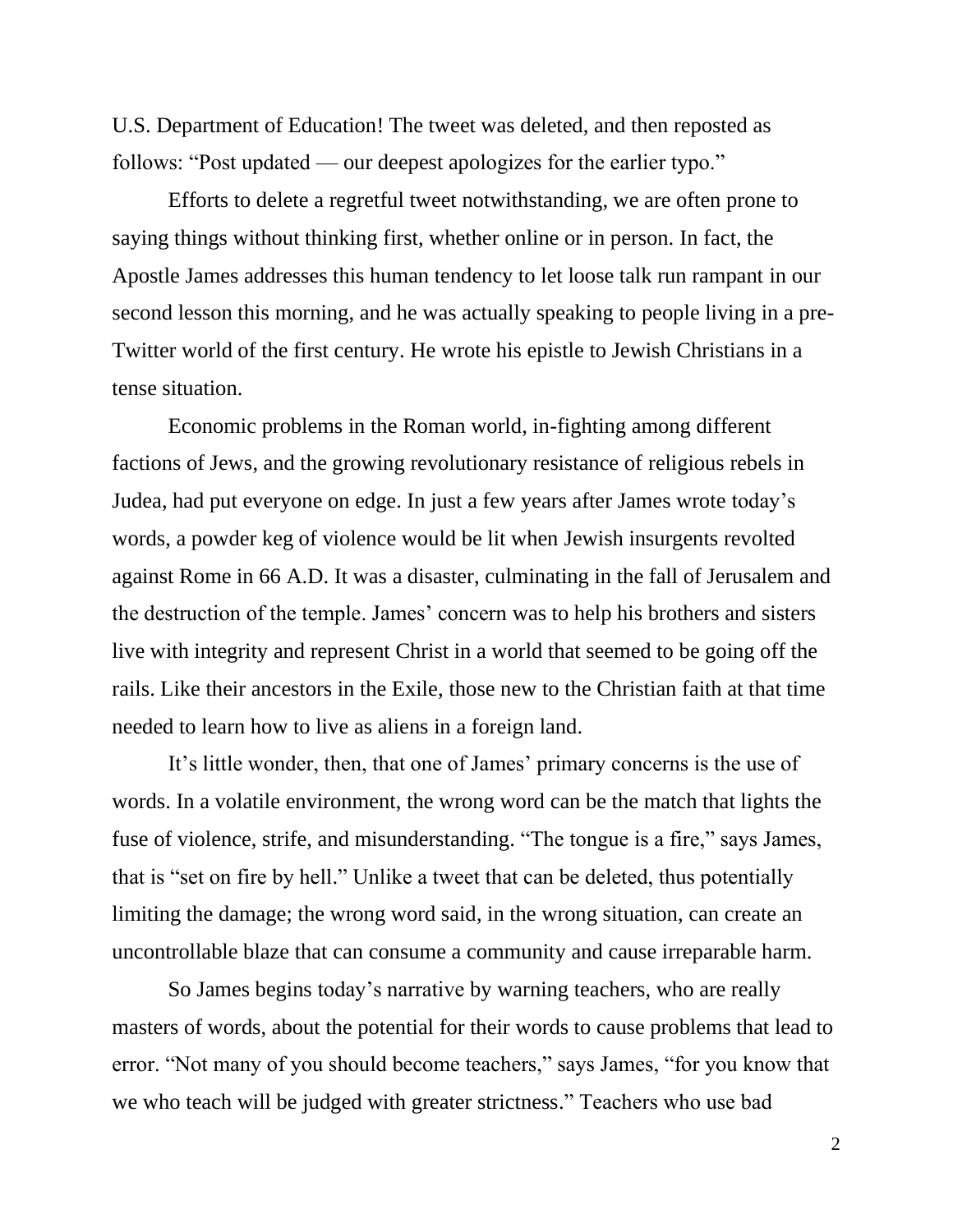grammar, who misspell words, and give false information reveal their incompetence and inattention to detail. Teachers are held, understandably, to a higher standard. Case in point, we expect tweets that come from the U.S. Department of Education to be grammatically pristine, don't we? Of course, mistakes do happen. All of us make them, and James acknowledges this.

Ideally, however, we should aspire to speak (and teach) with precision. When our words are sound, the whole "body" comes into line, just like a horse is controlled by a bit and bridle, and like a ship is controlled by a rudder. On the other hand, if these small controlling mechanisms are used incorrectly, they can lead the whole community to a destructive destination. Which, in turn can also lead to rumors, blessings, and/or curses.

In fact, James most likely was referring to rumors when he wrote, "How great a forest is set ablaze by a small fire." A misplaced word by the "tongue" can incite an individual or a whole "body" of people to violence, despair, or fear. When our speech is out of control, it has the potential to upset the entire created order. To emphasize this point James even refers back to the creation story itself in verses 7 and 8 when he reminds his readers that God gave humanity dominion over all the animals of the earth, and all of them have been "tamed" (not meaning "domesticated" but put in subjection to humanity).

In contrast to this, however, James mentions that no human has been able to tame the "tongue" because it's like trying to tame a venomous snake with a forked tongue. Out of the same mouth we can bless the Lord one minute and, in the very next, curse another fellow human being made in the image of God. Like mindless reptiles, we tend to be driven by the reptilian parts of our brains that are driven by fight or flight; thus we often speak (or tweet) without thinking about the implications of our words on others.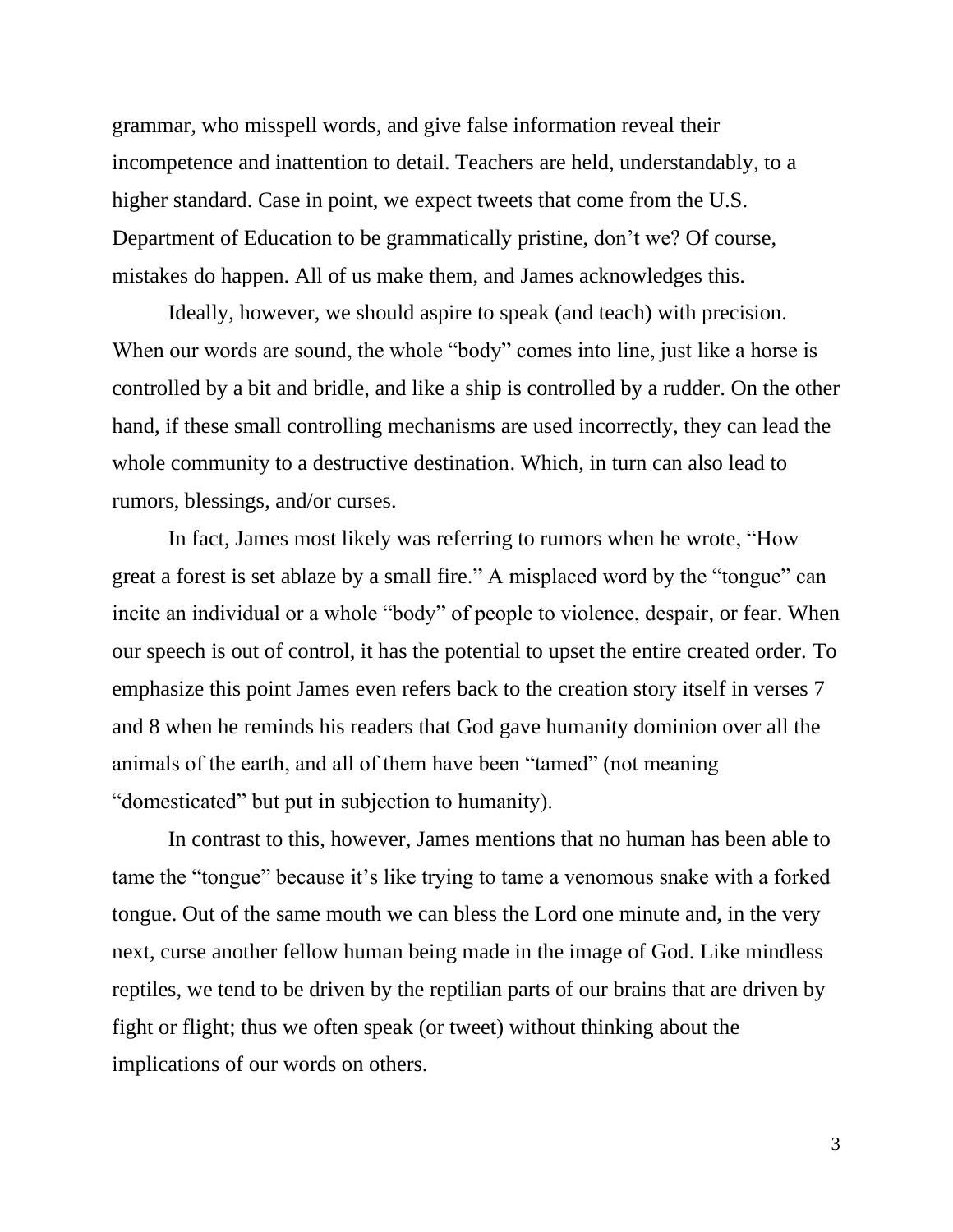James declares, "My brothers and sisters, this ought not to be so." Instead, he says that, we need to pay attention to the *source* of our words — to consider our internal thought processes from which our words spring forth. If a spring is full of fresh water, it won't be pumping out nasty, undrinkable liquid. A fig tree doesn't produce olives, nor does a grapevine produce figs; and you can't automatically get fresh water from salt water. Everything follows after its kind, James implies, and our words are the product of what's going on inside of us.

So, how do we learn to "tame" our tongues to speak in ways that edify, instead of sparking dissension and destruction? Well, as James implies, it begins with us making an attempt to actually think before we speak. That's an especially important skill to have in a world where Twitter storms, and nasty rhetoric, seem to be the norm. As Christians, we need to uphold a different way of speaking that is controlled, and that emerges, from the deep well of God's wisdom. In other words, we need to engage the brain, and the Spirit, before we engage the tongue.

A book written by Alan Jacobs, a professor at Baylor University, provides great advice for how to repair the connection between the brain and the tongue. When someone posts an outrageous tweet, we're prone to wonder, "What were" they thinking?*"* Chances are, they weren't. Jacobs suggests that we all need to relearn how to think before we engage the process of how to speak.

In his book, *How to Think: A Survival Guide for a World at Odds,* Jacobs seems to be building on James' advice when he offers a "Thinking Person's Checklist" of good things to remember before we engage our tongues. While Jacobs offers his readers a list of 12 ideas for better thinking, those ideas can be boiled down to three main categories.

First, be slow*.* In a world of instant messaging, Twitter, and Facebook posts, it's tempting to react quickly when confronted with an idea or a provocation. Our reptilian brain wants us to immediately fight or flee (or, in the case of Twitter,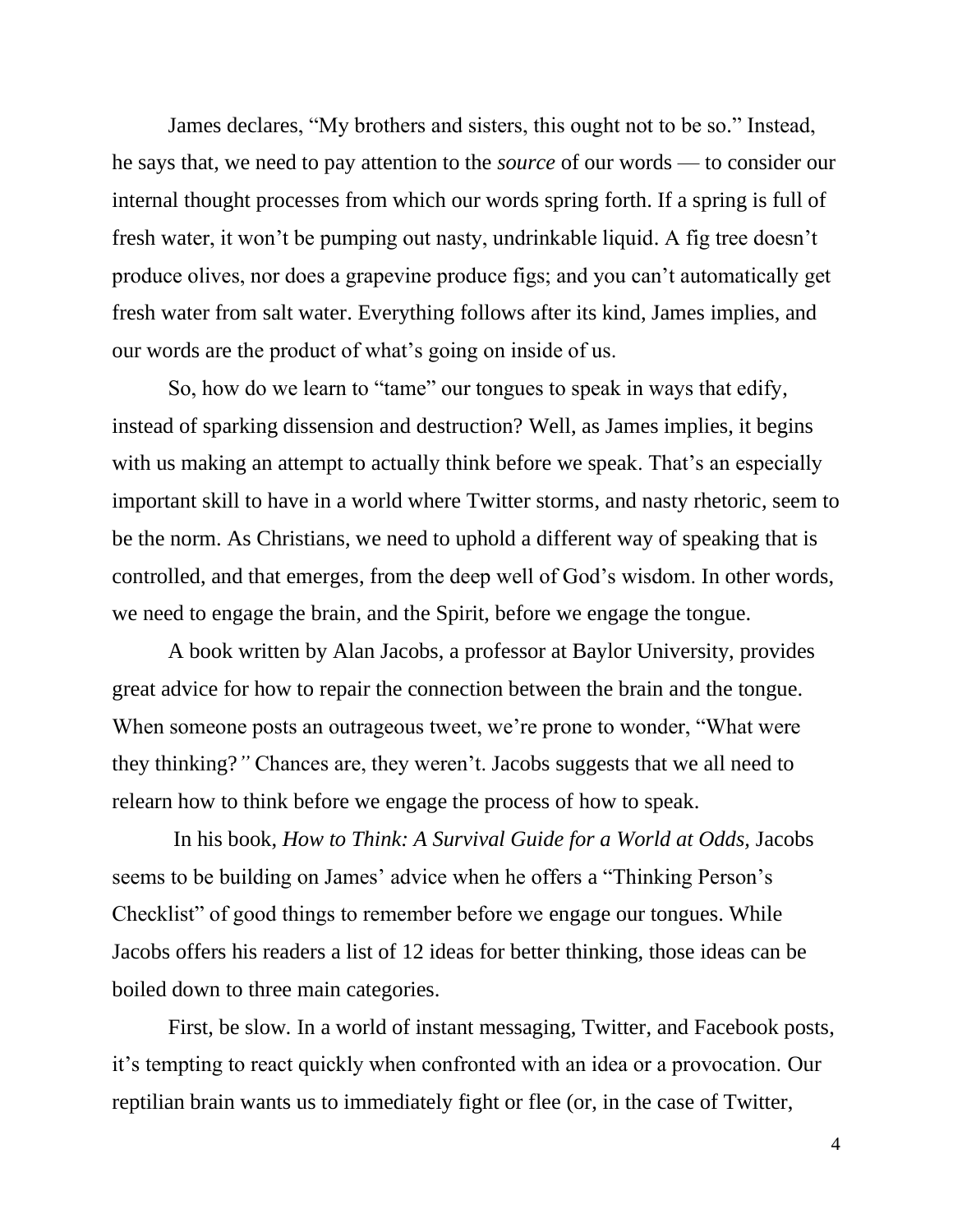retweet or bang out a 280-character response). But Jacobs suggests that when we are tempted to respond quickly, we should, instead, give it at least five minutes. Take a walk, make dinner, do some deep breathing — whatever it takes to get your body involved. **When our bodies are moving, our brains tend to have time to process.** Forgo the need for an instant response to that nasty email or "foolish" tweet. Or as James says earlier in his letter: "Let everyone be quick to listen, slow to speak, slow to anger; for your anger does not produce God's righteousness."

Second, be teachable*.* Jacobs suggests that one of the reasons we are so quick to respond to things, in a Twitter culture, is that others are watching and we want to impress our like-minded friend group. He calls this group our "Inner Ring" and we get good vibes from those folks when we trash an opposing group. The truth, however, is that we can learn a lot from others, even from those with whom we disagree. The key is found in choosing good conversation partners.

Of course, there are plenty of "trolls" out there, particularly on social media, who simply want to stir the pot. But as the old adage says: "Don't wrestle with pigs. You only end up getting dirty while the pigs enjoy it." Avoid those who fire off ideas like missiles and, instead, seek out the best and fairest minded of people with whom you disagree. Although you may believe they are wrong at times, that doesn't mean you get to categorize them as evil, after all, remember, you are often wrong, too.

Finally, be honest. When you do speak, state what you think and believe with conviction, but make sure you draw from the well of God's wisdom and love when you do so. As James says, "The wisdom from above is first pure, then peaceable, gentle, willing to yield, full of mercy and good fruits, without a trace of partiality or hypocrisy." When we speak out of wisdom, "a harvest of righteousness is sown in peace for those who make peace." So…let's be slow, let's be teachable, and let's be honest. I'm certain we can agree that's helpful advice for